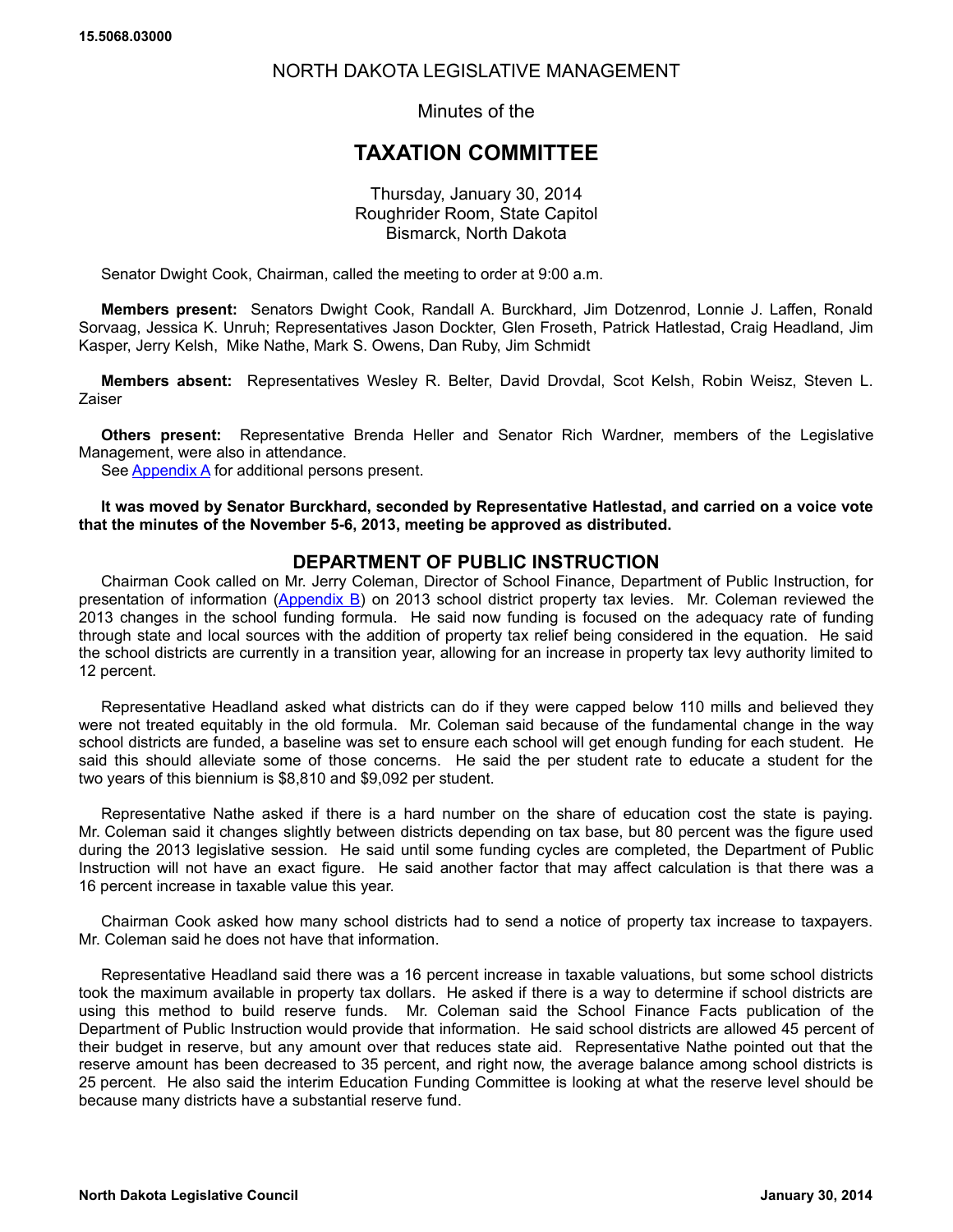### **NORTH DAKOTA ASSOCIATION OF COUNTIES**

Chairman Cook called on Mr. Terry Traynor, Assistant Director, North Dakota Association of Counties, for presentation [\(Appendix C\)](https://ndlegis.gov/files/committees/63-2013nma/appendices/15_5068_03000appendixc.pdf) of 2013 tax year notices of assessment increases and notices of proposed levy of more than a zero increase number of mills by counties. Representative Nathe asked if sending email notices had been considered. Mr. Traynor said the current software used by most of the counties does not have the capabilities of sending notices via email. He said two counties have newer software that would allow it, but for the other counties, sending email would take even more time.

Representative Kasper asked what triggers require a political subdivision to send notice of levying more than a zero increase number of mills. Mr. Traynor said counties set their budgets in relation to the current funds available and then look to see what is left to collect from property taxes. He said if the amount left would result in an increase in taxes collected from existing properties, the county must send a notice. Representative Nathe asked if the mailed notices contributed to increased turnout at budget meetings in comparison with notices in the newspaper. Mr. Traynor said that appears to be the case.

# **NORTH DAKOTA LEAGUE OF CITIES**

Chairman Cook called on Mr. Jerry Hjelmstad, North Dakota League of Cities, for presentations [\(Appendix D\)](https://ndlegis.gov/files/committees/63-2013nma/appendices/15_5068_03000appendixd.pdf) of information regarding 2008 through 2013 taxable valuation, state and county mill rates, school district mill rates, city mill rates, park district mill rates, and mill rates of other taxing entities and information regarding 2013 tax year notices of assessment increases and notices of proposed levy of more than a zero increase number of mills by cities. Mr. Hjelmstad said the information in Appendix  $E$  was provided by city assessors.

Mr. Hjelmstad said one of the problems reported in a survey (Appendix  $F$ ) with developing and mailing the budget hearing notice was that developers received numerous letters rather than one letter for all of their properties. Representative Kasper suggested the law be changed to update any change of ownership to avoid future notices coming back as being undeliverable.

### **CONSIDERATION OF LEGISLATIVE COUNCIL BILL DRAFT**

Chairman Cook called on Mr. John Walstad for presentation of a [bill draft \[15.0020.01000\] re](https://ndlegis.gov/assembly/63-2013/interim/15-0020-01000.pdf)lating to notice of assessment increases ordered by a local or state board of equalization. Mr. Walstad said the bill draft is intended to require notice to taxpayers when a board of equalization orders assessment increases large enough to trigger notice when the assessor makes an increase.

### **COMMENTS BY INTERESTED PERSONS**

Chairman Cook invited comments by interested persons in attendance.

Mr. Leon Mallberg, Dickinson, said he owns property in several areas in North Dakota, one of them being Forman. He said he received notice that the county was asking for a 9.83 percent increase. He also said he was concerned because the notice was dated September 25, 2013, postmarked October 3, 2013, delivered October 5, 2013, with the meeting scheduled for October 7, 2013. He said prior to that notice, he had received notice from the county commission looking for a 6 percent increase. He said this was after a prior quarterly increase. He said he did attend the October 7, 2013, meeting along with about 30 other interested people. He said there was a miscellaneous line on the budget asking for an increase from \$5,000 to \$15,000 dollars--a 200 percent jump without any explanation. He said he later learned the county wanted to purchase court reporting devices.

Mr. Mallberg said there was a similar issue with receiving notice of the local school district's budget meeting. He said the meeting was scheduled to begin at 6:00 p.m., but the farmers were still working and very few citizens attended the meeting.

### **TAX DEPARTMENT**

Chairman Cook called on Ms. Sara Meier, Property Tax Specialist, Tax Department, for presentation (Appendix G) of information on agricultural property valuations and property taxes paid from 1982 through 2013. He asked if the chart shows the formula valuation of agricultural property resulted in a reduced share of property taxes for agricultural property. Ms. Meier said formula valuation is generally well below market rates. She said the interest rates in the formula as well as production increases have contributed to periods of relative decline or increase in the agricultural property share of property taxes. She said the big jump in agricultural values between 2011 and 2012 was a result of the removal of the floor on capitalization rates. She said after that occurred, years of good production and higher agricultural production prices being added into the formula are driving increased values. Chairman Cook said most people do not know that agricultural land valuation for property tax purposes has nothing to do with the actual land market value.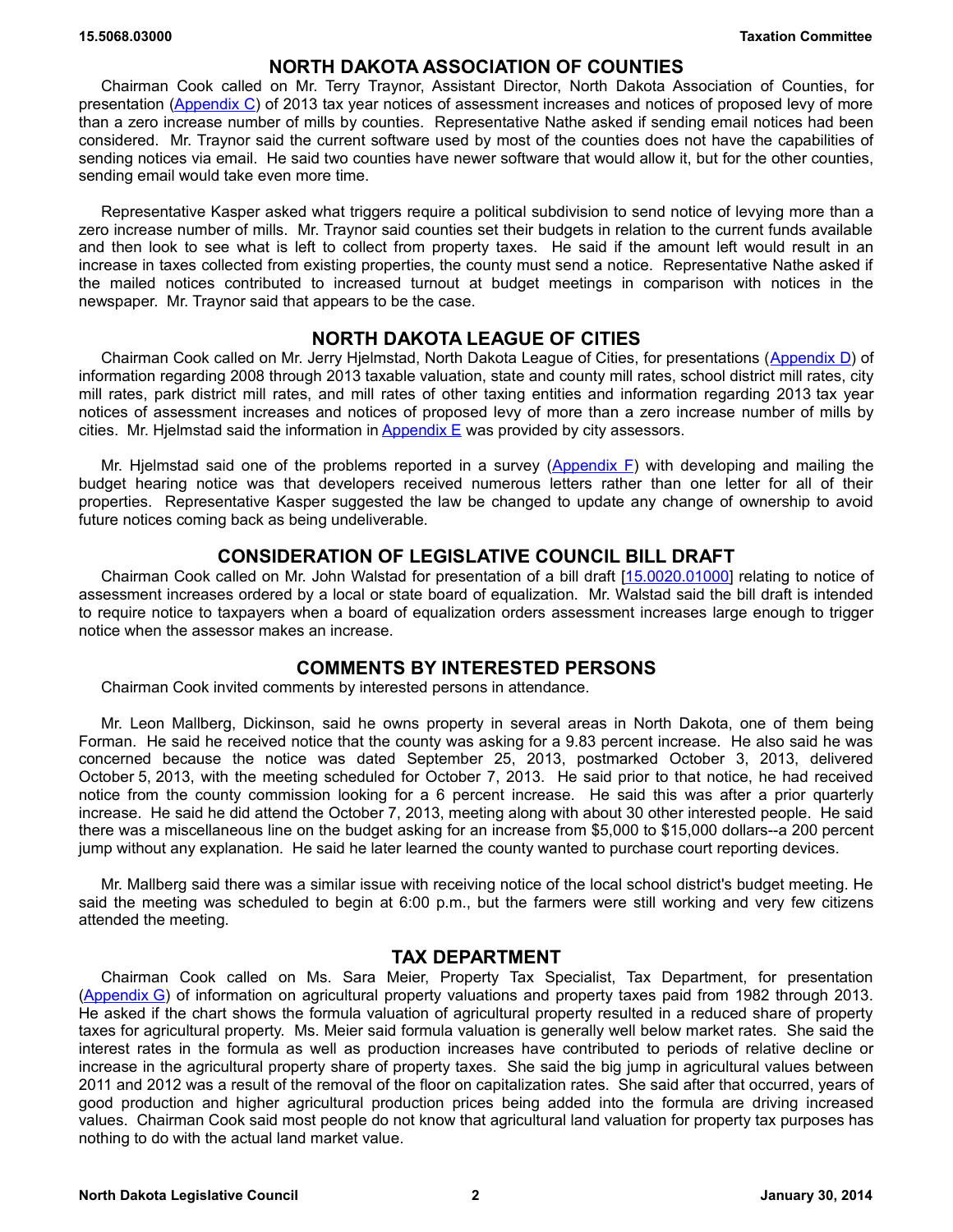Representative Schmidt asked whether there is a penalty in place for the counties that have yet to have their soil studies in place for agricultural assessments. Ms. Meier said those counties forfeit a portion of state aid distribution fund allocations. She said the statutory penalty is 5 percent of state aid distribution fund allocations, which may total about \$20,000 to \$30,000.

Ms. Meier presented information [\(Appendix H\)](https://ndlegis.gov/files/committees/63-2013nma/appendices/15_5068_03000appendixh.pdf) on the assessed property valuations by property classes for 2012 and 2013.

Chairman Cook called on Ms. Linda Leadbetter, State Supervisor of Assessments, Tax Department, for presentation of information on unelected boards or commissions with levy authority and the extent of county commission review authority. Ms. Leadbetter said a survey was sent to existing boards, but it appears the boards found the language in the statutes confusing. She said the statutes could be clearer as many of the laws were written some time ago and do not necessarily mesh with newer laws.

Ms. Leadbetter also provided information to the committee on plans for uniformity and improved information for taxpayers on tax statements and the feasibility for uniform formatting and software. She said information was presented accurately on 2013 tax statements. She said the Tax Department was not looking at the formatting of the statement, only the information provided. She said the department saw varied programs and different statements, but the information is uniform and meets requirements set by law. She said some counties add extra information making it more difficult to find the required information. She said it could be very expensive for some counties if each county were required to send the same statement and implement the same software. Chairman Cook said the committee wants to move toward a standard statement and asked Ms. Leadbetter to proceed with evaluating how to create a standard statement.

Chairman Cook called on Ms. Leadbetter to present information on plans for the development of rules for supervision of assessment officials. Ms. Leadbetter said there is a working group within the Tax Department that is reviewing North Dakota Century Code, rules, and duties and considering potential penalties. She said drafts of documents and investigations are being undertaken to give the group a working list to identify deficiencies in duties. Chairman Cook asked if the department has the adequate authority from 2013 Senate Bill No. 2094 to audit assessments and use it as a tool to promote uniformity. Ms. Leadbetter said it does have the authority but is focusing initial efforts on education of assessment officials. She said the assessment specialists are reviewing assessing practices and training tax directors in processes.

Chairman Cook called on Ms. Kathy Strombeck, Research Analyst, Tax Department, for presentation of information [\(Appendix I\)](https://ndlegis.gov/files/committees/63-2013nma/appendices/15_5068_03000appendixi.pdf) on oil and gas tax allocations to political subdivisions under 2013 House Bill No. 1358. Ms. Strombeck said the last update to the committee was tied to the forecast, whereas this update is more in line with current production and price levels. Chairman Cook said oil and gas tax allocations are significantly more than estimated at the end of the 2013 legislative session.

In response to a question from Representative Kasper, Ms. Strombeck said oil and gas tax revenues are distributed monthly. Representative Kasper said he would like to see information on how the oil-producing counties are spending the tax revenues they are receiving.

### **DEPARTMENT OF HUMAN SERVICES**

Chairman Cook called on Ms. Debra McDermott, Chief Financial Officer, Department of Human Services, for presentation of information [\(Appendix J\)](https://ndlegis.gov/files/committees/63-2013nma/appendices/15_5068_03000appendixj.pdf) relating to 2013 House Bill No. 1233, which would have provided for transfer from counties to the state of certain social services programs and costs. Ms. McDermott said there are three categories of funding addressed by the fiscal notes. She said there are program, administrative, and one-time restructuring costs. Chairman Cook asked if the \$102 million would eliminate the cost funded by counties for all social services delivered at the county level. Ms. McDermott said that was the estimate. She said some of the aspects will have to be looked at further by a state consultant. Chairman Cook asked if the \$81 million shown as administrative costs is mostly salaries. Ms. McDermott said the \$81 million shown was for salaries and operating costs because county employees would have become state employees.

Senator Sorvaag asked if the \$102 million would be new money to the fund. Ms. McDermott said the \$102 million is what it would take to turn the county employees into state employees and pay for the administrative costs of doing so. Representative Wardner asked if changing the structure would allow the state to do a more efficient job of delivering services and eliminating duplications. Ms. Maggie D. Anderson, Executive Director, Department of Human Services, said over time there would be efficiencies. She said as the economic assistance program rolls out, the department will see how it can share workloads to provide efficiencies.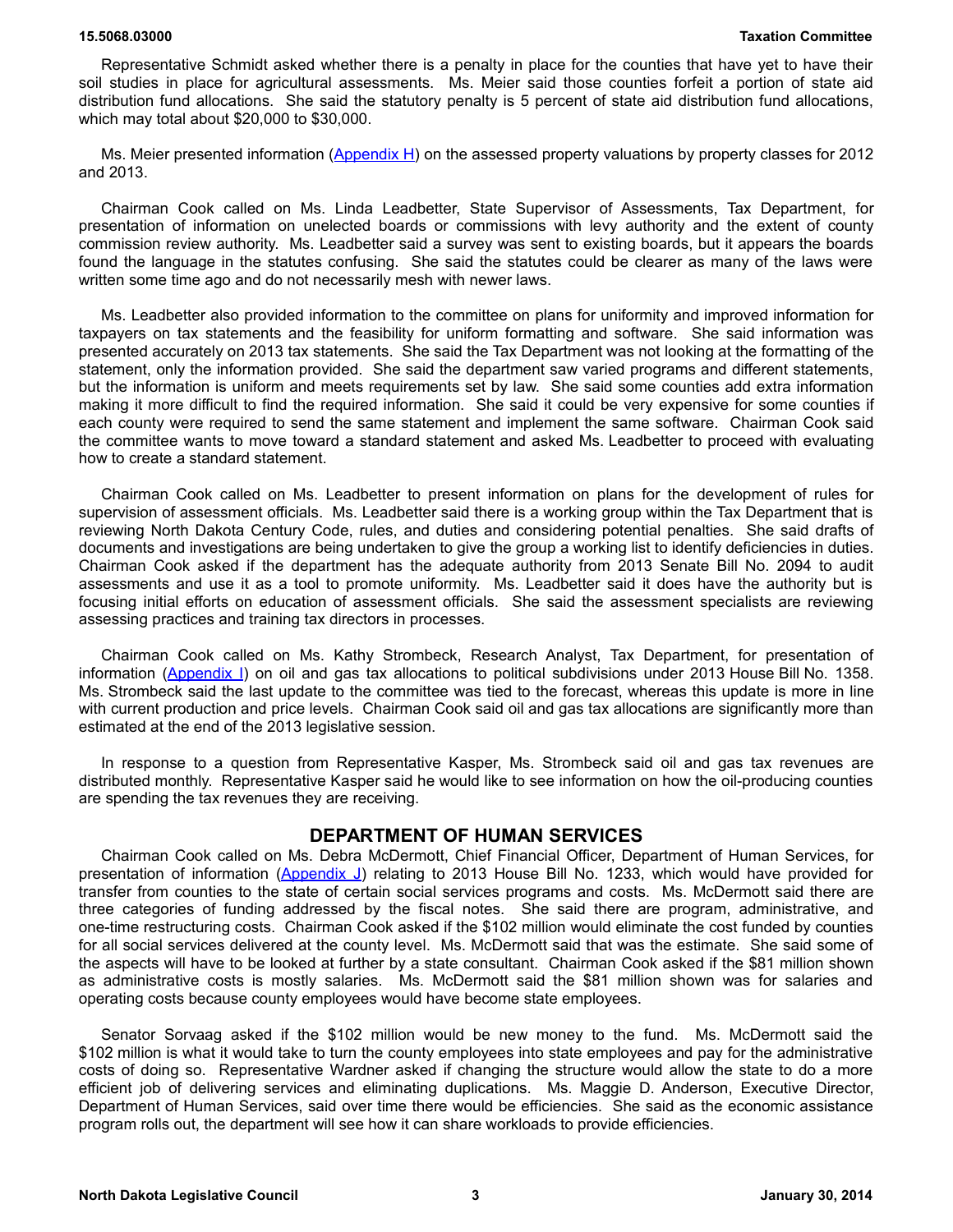Chairman Cook asked if House Bill No. 1233 had passed, would it have been workable. Ms. Anderson said the first \$20 million would have been available on July 1, 2013, with the remaining funds being distributed the following July. She said it would have been difficult to accomplish the changes in that timeframe. She said phasing in changes with a multiyear project would be a better approach for changes of that magnitude.

Representative Wardner asked what the average mill rate for counties is for human services. Ms. McDermott said the average mill rate was 15.02 across all counties for the combined three mill levies for human services.

Representative Kasper asked if the restructuring plan contract costs in the handout would include examining how the whole system would work. Ms. Anderson said infrastructure needs, planning, changes in management, communications issues, and the change in status for 800 employees to 1,000 employees would all be considered through the contract costs listed. She said a consultant could compare the costs of a restructuring versus maintaining the current structure.

Chairman Cook asked for information for the next committee meeting on where the county derives the money to pay for social services costs. He asked if there are other revenue streams for county social services costs. Mr. Traynor said other revenue streams are minimal. He said about \$47.5 million last year came from property tax levies, and \$2.5 million came from other revenues that counties had available. He said none of these expenditures were funded by federal funds. Chairman Cook requested information for the committee on these expenditures.

### **CONSIDERATION OF LEGISLATIVE COUNCIL MEMORANDUMS AND BILL DRAFTS**

Chairman Cook called on Mr. Walstad for presentation of a memorandum entitled *[Property Tax Exemption for](https://ndlegis.gov/files/resource/committee-memorandum/15.9185.01000.pdf) [Private Use of Buildings on State Land](https://ndlegis.gov/files/resource/committee-memorandum/15.9185.01000.pdf)*.

Senator Laffen asked what is the next step regarding this issue. He said a for-profit business housed on campus should still pay taxes at some point. Chairman Cook said consideration of a bill draft would be the next appropriate step.

Chairmain Cook called on Mr. Walstad for presentation of a [bill draft \[15.0038.01000\]](https://ndlegis.gov/files/committees/63-2013nma/appendices/15_0038_01000.pdf) to provide for imposition of special assessments by cities for tax-exempt property of fee-based nonprofit organizations. Mr. Walstad said the draft was modeled after a 2013 bill. He said there are Attorney General opinions on the topic. He said Supreme Court decisions imply the property tax exemption provided by the Constitution of North Dakota prohibits imposition of some alternative form of tax or fee. He said the opinions do not say the special assessment approach would not be upheld, but the committee should be aware that there may be constitutional objections. Senator Sorvaag said it could be difficult to determine a value of the benefit based on the assessment area. Representative Kasper said there is a cost shift in property taxes by exempting nonprofit entities. He said the local taxing entities could create a formula to determine the appropriate value of benefit. Representative Hatlestad asked if taxing entities could just charge a fee. Mr. Walstad said there are court opinions providing that charging a fee is not less objectionable than imposing a tax.

Chairman Cook called on Mr. Walstad for presentation of a [bill draft](https://ndlegis.gov/files/committees/63-2013nma/appendices/15_0039_01000.pdf) [\[15.0039.01000\]](https://ndlegis.gov/assembly/63-2013/interim/15-0039-01000.pdf) relating to certification of assessors. He said the bill draft would replace the existing assessor classifications with a single status of certified assessor. He said one of the changes in training requirements is there would no longer be a 24-hour training requirement because everyone would be required to complete 180 hours of instruction. He said the bill draft allows the State Supervisor of Assessments to give credit for any topic with documented training in this state or another state. He said the provision on transition provides that any current certificate holder whose certificate expires on or after August 31, 2015, would be subject to new requirements. He said anyone currently holding a certificate would be unaffected until the current certificate expires. Chairman Cook asked that interested parties be invited to comment on the bill draft for the next committee meeting.

### **PROPERTY TAX TASK FORCE**

Chairman Cook called on Governor Jack Dalrymple for presentation of information relating to the Property Tax Task Force appointed by the Governor. Governor Dalrymple said the purpose of the task force is to provide assistance to the legislature as it works to reform property taxation. He said so far, the task force work confirms the system is a web of one-at-a-time measures adopted over the last 60 years. He said there are 186 different levy limitations for various purposes. He said many are not used by any subdivision, and some of these levies need to be consolidated to allow for a more transparent system to help taxpayers understand how much they are being assessed for certain purposes. He said the task force as a group has a broad range of property tax experience, and the time has come to work through the maze to simplify and consolidate levy provisions in order to make the system understandable and save taxpayer money.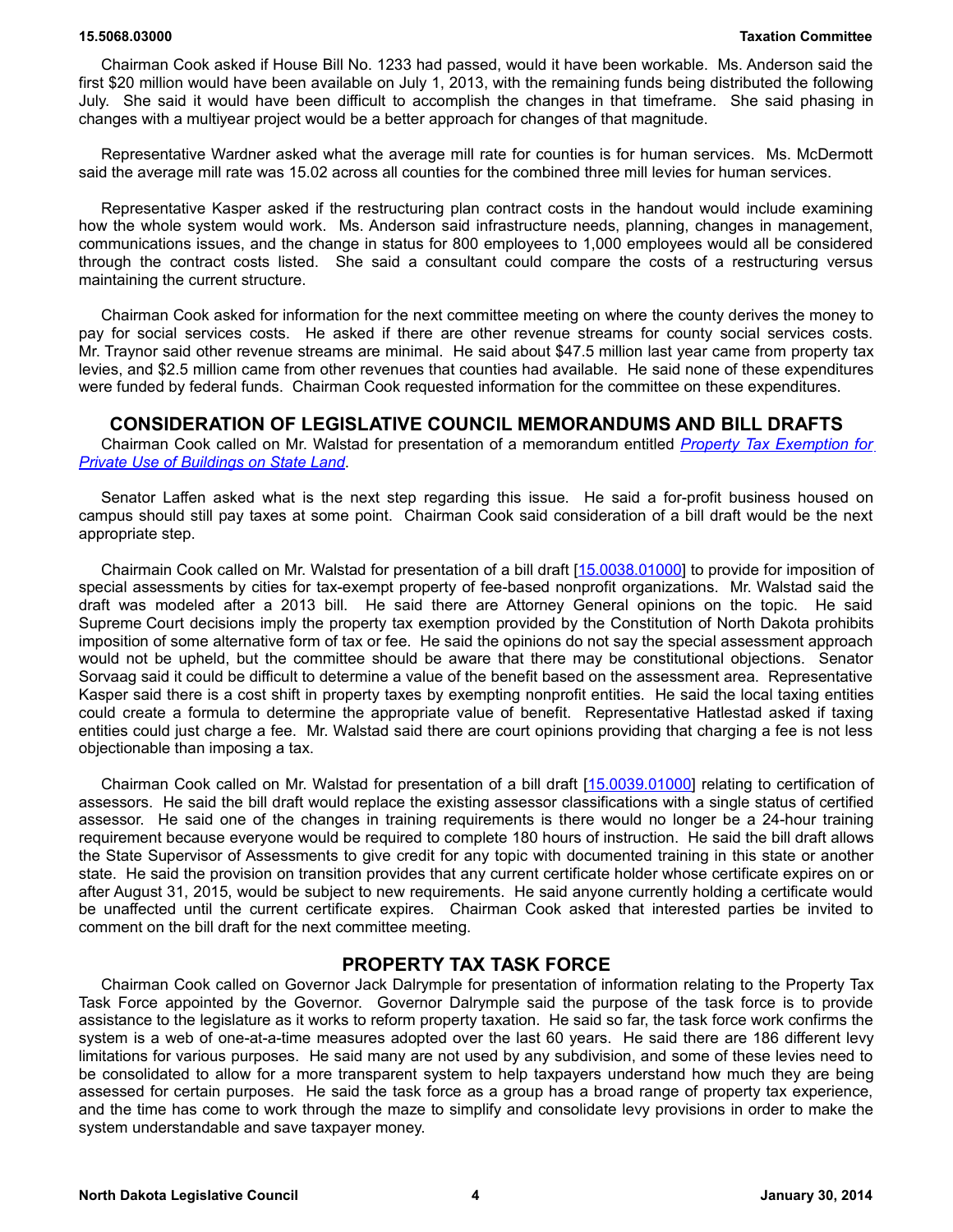Governor Dalrymple said whether mill levies are consolidated or remain in separate levies, the task force would like to make levy limitation real rather than subject to discretion. He said in some cases the need for additional funds is real, but that need could be addressed through other sources, such as fees or state aid, rather than mill levy authority. He said achieving tax savings will come from working directly with tax representatives from political subdivisions and requiring public officials to set spending limits to create discipline in the budgeting and spending process while providing greater flexibility. He said providing flexibility is a strong motivator for subdivisions to support overall reform. He said there is a difference between reform and relief. He said the legislature provided relief in the form of school mill levy buydowns and a state-paid credit, but this was not reform because it was not permanent and did not encourage additional discipline in local spending.

Representative Kasper asked if the task force was considering capping local spending or other restrictions. Governor Dalrymple said the task force had not gotten to that point yet. He said the task force is trying to create a framework in which to analyze a number of options that would provide more discipline but allow flexibility. He said this will be possible if levies are combined because a political subdivision may be able to get by with the same level of authority as before while reducing the level of mills. He said during the 2013 education funding revisions, school districts felt the additional flexibility in mill levies from consolidation was more valuable than having greater taxing authority. Senator Burckhard asked if the Governor foresees fewer exemptions going forward. Governor Dalrymple said the focus is not on exemptions so much as reducing exceptions to mill levy limits. He said a levy limit has little meaning if there are three to four ways to get around it.

### **ECONOMIC DEVELOPMENT ASSOCIATION OF NORTH DAKOTA**

Chairman Cook called on Mr. Keith Lund, Vice President, Economic Development Association of North Dakota, for presentation of information ( $\Delta$ ppendix K) relating to the evaluation of tax incentives. Representative Nathe asked for information regarding the angel fund investment tax credit. Mr. Lund said the reason for that credit was to attract investments and to encourage small business development. Representative Kasper asked if the working group would be looking at new ideas and concepts because the changing economy of North Dakota has to create career-path jobs. Mr. Lund said he hopes the efforts of the committee will shed new light on ideas that would advance that goal. Representative Kasper asked if The Pew Charitable Trusts staff would bring ideas that other states are exploring. Mr. Lund said as of now most of the conversation has been on the issue of accountability. Chairman Cook said Pew staff intends to help establish a review of incentives, which would allow regular evaluation of how incentives fit in a changing economy.

### **CONSIDERATION OF LEGISLATIVE COUNCIL MEMORANDUM**

Chairman Cook called on Mr. Walstad for presentation of a memorandum entitled *[Economic Development-](https://ndlegis.gov/files/resource/committee-memorandum/15.9145.03000.pdf)[Targeted State Tax Incentives](https://ndlegis.gov/files/resource/committee-memorandum/15.9145.03000.pdf)*. He said the memorandum has been updated to serve as an inventory of incentives to be considered for review.

### **TAX DEPARTMENT**

Chairman Cook called on Mr. Ryan Rauschenberger, Tax Commissioner, for presentation of the *North Dakota Tax Incentives for Business booklet [\(Appendix L\)](https://ndlegis.gov/files/committees/63-2013nma/appendices/15_5068_03000appendixl.pdf)* and a business incentive exemption summary [\(Appendix M\)](https://ndlegis.gov/files/committees/63-2013nma/appendices/15_5068_03000appendixm.pdf). Mr. Rauschenberger said tax credits will be used less as income tax rates come down. He said all of the available incentives are described in the booklet. He said the sales tax exemptions are heavily utilized, possibly even more than income tax exemptions.

Chairman Cook asked how many times new businesses are lured to North Dakota after learning about the tax incentives. Mr. Rauschenberger said the Tax Department spends a lot of time trying to attract new businesses to the state and showing those businesses how the tax exemptions would apply.

Representative Headland asked if new businesses are looking for multiple tax incentives, and if so, should the committee look at not allowing multiple incentives for different projects. Mr. Rauschenberger said the income tax code has limiting parameters, but there are businesses that would like to use as many as possible. He said the code provides ways to prevent abuse.

Senator Dotzenrod asked if the dollar amount of exemptions is public information. Mr. Rauschenberger said the information is provided in the Red Book but may not be released in a form that would allow identification of individual taxpayers.

Representative Nathe asked how North Dakota's exemptions compare to other states. Mr. Rauschenberger said North Dakota is competitive. He said the manufacturing equipment, agricultural processing, and construction exemptions are very attractive. Representative Nathe asked if the incentives need to be more attractive. Mr. Rauschenberger said based on his analysis, there may be room for improvement, but on the whole, North Dakota is competitive in economic development incentives.

### **North Dakota Legislative Council 5 January 30, 2014**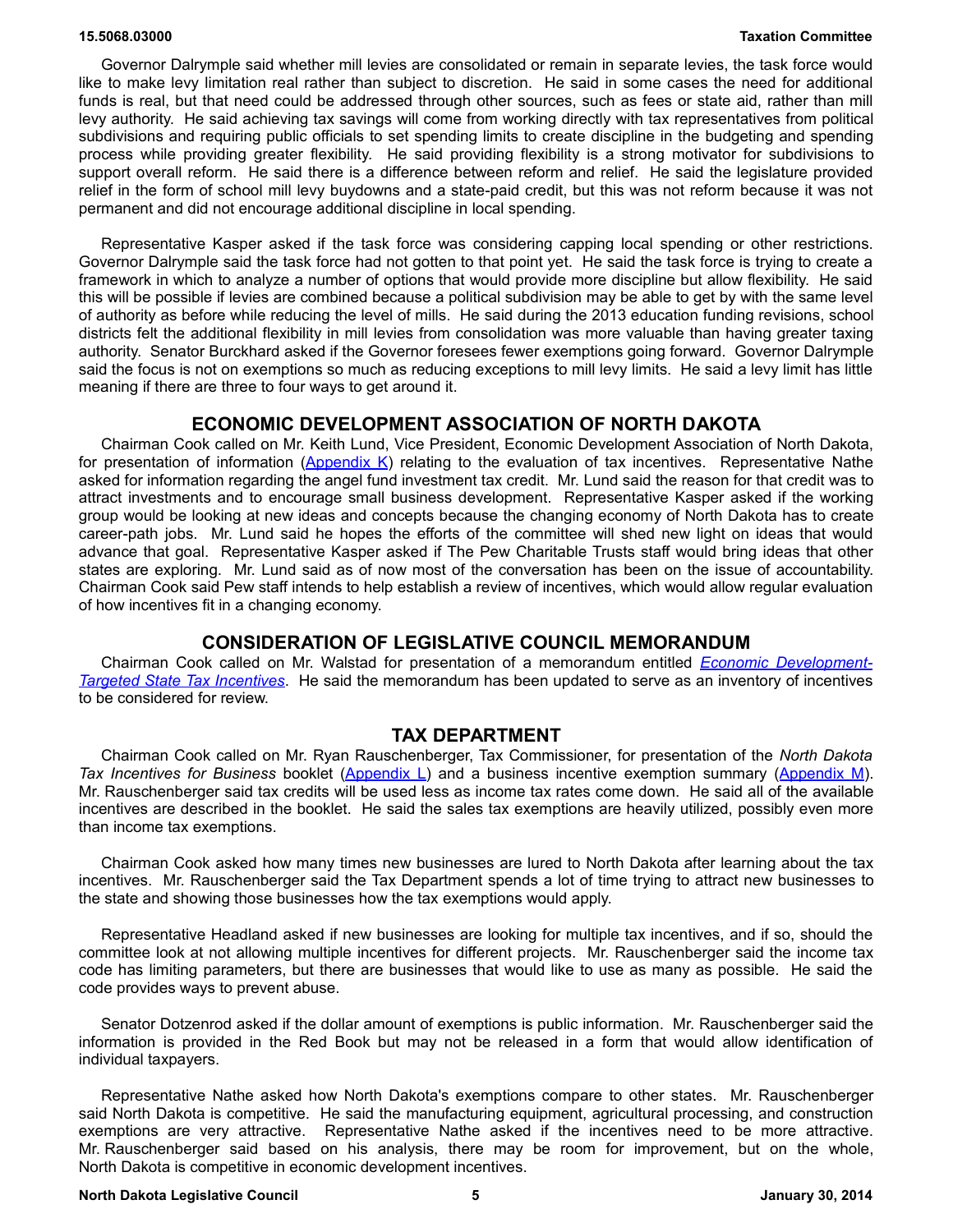### **DEPARTMENT OF COMMERCE**

Chairman Cook called on Mr. Justin Dever, Manager, Office of Innovation and Entrepreneurship, Department of Commerce, for presentation of information [\(Appendix N\)](https://ndlegis.gov/files/committees/63-2013nma/appendices/15_5068_03000appendixn.pdf) relating to the Economic Development Foundation. Representative Ruby asked if it is necessary to have The Pew Charitable Trusts tell the committee what the Economic Development Foundation has already determined. Mr. Dever said the foundation works on a macro-level. He said the foundation considers if North Dakota's overall economic development strategy is working. He said Pew is focusing on how individual incentives can be reviewed regularly to evaluate whether individual incentives are meeting objectives. Chairman Cook asked for a review of incentives that are only available to businesses serving a public purpose for the next meeting.

### **CONSIDERATION OF LEGISLATIVE COUNCIL BILL DRAFT**

Chairman Cook called on Mr. Walstad for presentation of a [bill draft \[15.0054.01000\]](https://ndlegis.gov/assembly/63-2013/interim/15-0054-01000.pdf) relating to the sharing of confidential information by Job Service North Dakota and the Tax Department for purposes of evaluating tax incentives. Representative Ruby asked if there is anything allowing action by the Department of Commerce against a company that does not meet its requirements for use of a certain incentive. Mr. Walstad said he is not aware of any law allowing such an action.

# **COMMENTS BY INTERESTED PERSONS**

Chairman Cook invited comments by interested persons in attendance.

Mr. Mallberg said he owns residential and commercial property in Dickinson. He said he always pays his taxes on time but wants to discuss commercial property in Dickinson. He said the taxpayer does not have much to say about assessed values or the setting of mills. He said the property tax on his 38-year-old building went up 220 percent in the last couple years. He said there needs to be something the property owner can do when a property assessment is too high. Representative Kasper said the legislature was presented with options in the past, but none have passed. Representative Nathe asked if other commercial owners were contacted. Mr. Mallberg said they were but are afraid of the consequences of speaking out.

# **CONSIDERATION OF LEGISLATIVE COUNCIL MEMORANDUMS**

Chairman Cook called on Mr. Walstad for presentation of a memorandum entitled *[Property Tax Year Significant](https://ndlegis.gov/files/resource/committee-memorandum/15.9053.03000.pdf) [Dates](https://ndlegis.gov/files/resource/committee-memorandum/15.9053.03000.pdf)*. He said there should be a deadline for centrally assessed property values to be given to counties. Ms. Meier said counties have ideas about assessed property but not concrete numbers to work with until the centrally assessed property valuations information is distributed. Chairman Cook asked for a review by the Tax Department for the next meeting on centrally assessed property valuation.

Chairman Cook called on Mr. Walstad for presentation of a memorandum entitled *[Property Tax Rates Appied](https://ndlegis.gov/files/resource/committee-memorandum/15.9026.02000.pdf) [Against True and Full Value of Property.](https://ndlegis.gov/files/resource/committee-memorandum/15.9026.02000.pdf)* Mr. Walstad said a tax rate of one mill would be five cents per \$1,000 of value if taxable valuation is redefined. He said this option might make calculation of property taxes more understandable for taxpayers.

Chairman Cook called on Mr. Walstad for presentation of information on the committee study of the forestry stewardship tax. Mr. Walstad said the State Forester sought funding assistance for the forestry stewardship tax program through the Outdoor Heritage Fund Advisory Board, but the board did not approve the request. He said it appears the committee will have to pursue another approach to the improvement of the program. Senator Unruh said she will work with Committee Counsel on developing a potential solution in a bill draft.

### **COMMITTEE DISCUSSION**

Chairman Cook asked committee members for suggestions of items for consideration at the next committee meeting.

Senator Burckhard suggested the next meeting could be held in Minot to allow interested persons in the area to attend.

Senator Sorvaag asked at what point should the political subdivisions be required to send notice to everyone in lieu of notice in the newspapers. He said a bill should be drafted requiring notice be sent to all taxpayers when more than a zero increase number of mills for an increase in a zero budget is proposed.

Representative Froseth said there are numerous exemptions and incentives that are no longer in use and should be considered for elimination. He said the rural development loan fund is an example. He asked if information can be obtained to identify obsolete programs.